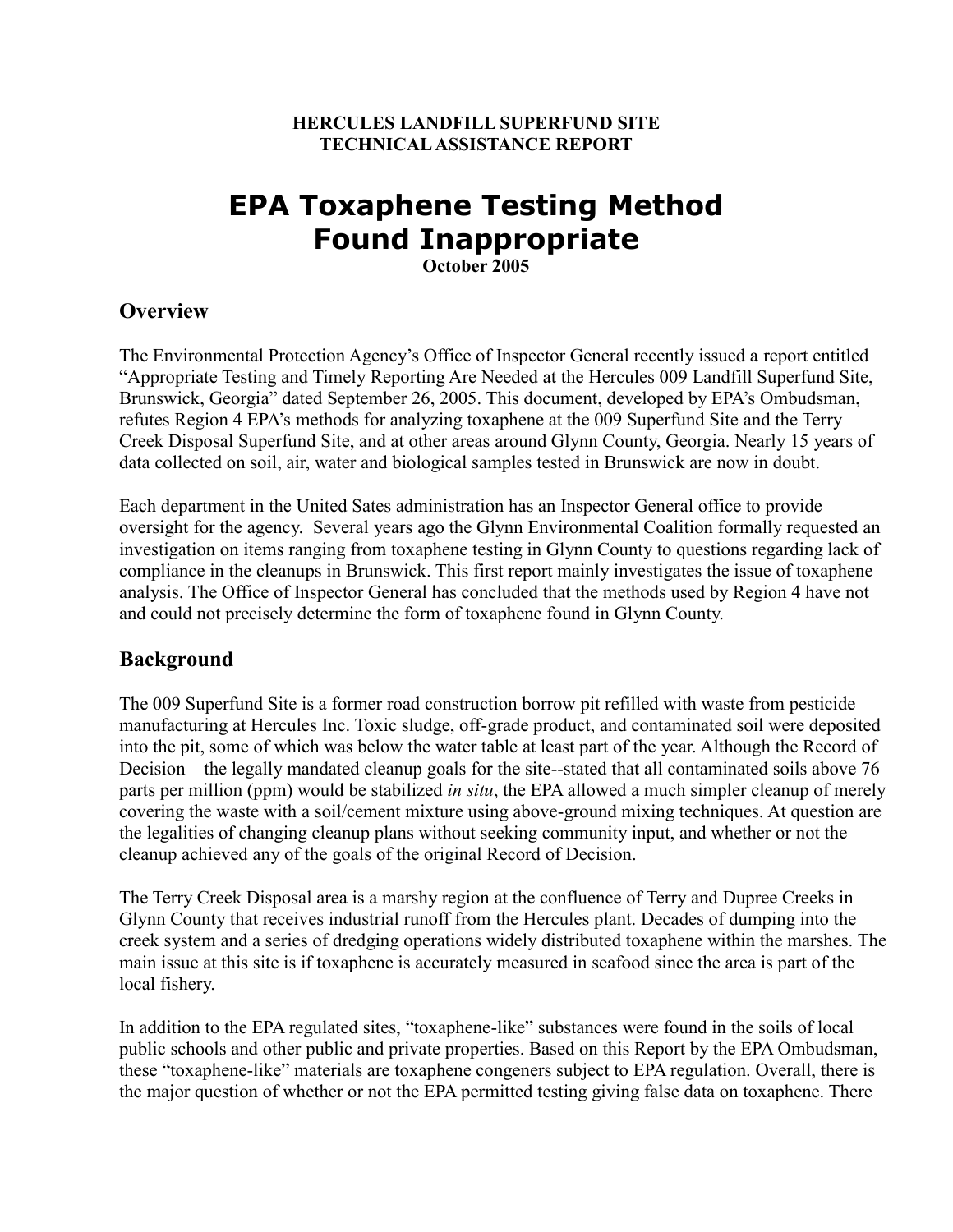are many scientific studies showing toxaphene can be measured more accurately than the techniques used by EPA in Glynn County.

Toxaphene and its breakdown products are poisons, mutagens, possible cancer agents and they do bioaccumulate.

# **Toxaphene**

Internationally recognized scientific studies show there are usually three different types of toxaphene: technical, weathered and biological. Technical toxaphene is the type made at the factory and sold worldwide for agricultural pest control. Technical toxaphene is not one chemical, it is a mixture of about 200 different chemicals produced by adding chlorine to camphene, a chemical made from tree resin. Different manufacturing processes produce slightly different mixtures. Although the chlorination of camphene can produce any of about 600+ different chemicals (called congeners) most technical grades have about 200 chemical congeners. Weathered toxaphene occurs after toxaphene is used. Environmental processes such as air drying, sunlight and bacteria degrade toxaphene. Since each of the more than 200 chemicals in technical toxaphene breaks down differently, weathered toxaphene varies in the types of chemicals present. Some chemicals appearing in weathered toxaphene are not found in the original technical grade of toxaphene, but they are still some of the 600+ different types of chlorinated camphenes, they are just produced from technical toxaphene by environmental processes. Biological toxaphene occurs when plants and animals absorb toxaphene from the environment. Every bacteria, plant, or animal has a different ability to absorb toxaphene congeners. Fish tissues have a different set of toxaphene chemicals from humans. Some toxaphene congeners are found often and in high concentrations (a process known as bioaccumulation), other congeners rarely occur in animal tissues. Biological toxaphene is very different from technical toxaphene, but all of the compounds found in biological toxaphene are still members of the same set of 600+ congeners found in toxaphene.

Note that Glynn County, Georgia has a fourth and fifth type of toxaphene. Off-grade product, material that was not toxic enough to sell, and residue from manufacturing, were dumped locally both in the 009 landfill and into Terry Creek. This material was not the same as technical toxaphene, but was still toxic, mutagenic and potentially carcinogenic. It is only found near the sites of manufacture, such as Brunswick, Georgia. Off-grade product toxaphene and manufacturing residue toxaphene will still weather and bioaccumulate, just like technical toxaphene.

## **Types of toxaphene measurements**

All of the methods for analyzing toxaphene use gas chromatography or "GC." GC separates all 600+ possible toxaphene compounds so that they can be seen and measured. There are several different measurement methods and technologies.

## *Total Area Method*

This is the basic method required by the US EPA for chemicals with multiple congeners. It detects technical, weathered and biological grades of toxaphene, as well as the off-grade product and manufacturing residue forms. Basically, all of the possible toxaphene chemicals are detected and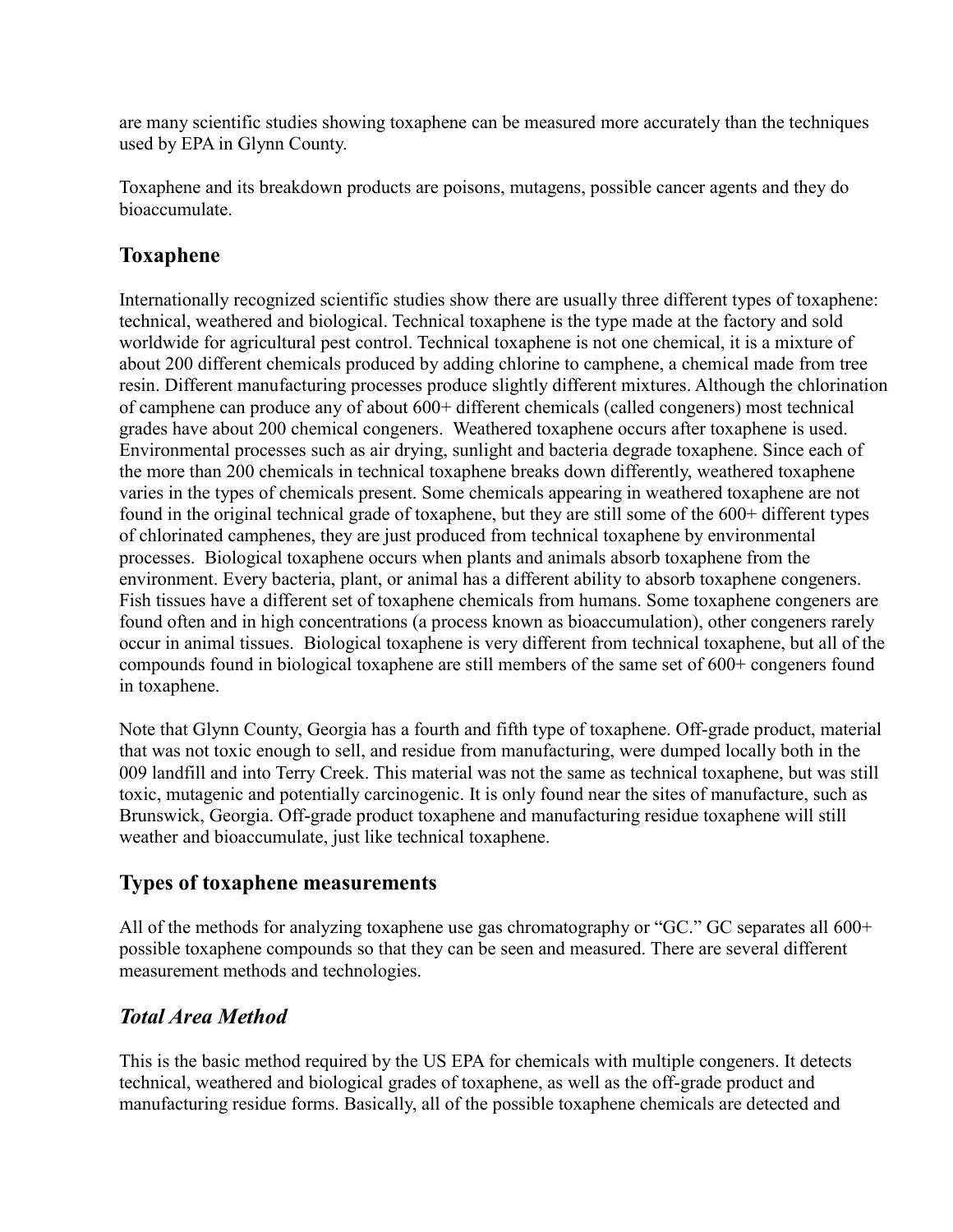added together to quantify total toxaphene. This method was not used by the EPA in Brunswick, Georgia, but is used at other EPA sites in the United States and by other governments and researchers around the world.

## *Toxaphene Task Force Method*

This method was developed by EPA Region 4 in Atlanta, Georgia, with Hercules Inc., and the State of Georgia. While gas chromatography is still used, only a few of the chemicals specific for technical toxaphene are used in the analysis. Even if other toxaphene chemical congeners are present, they are ignored. The toxaphene task force method (known as EPA Method 8081) detects technical grade toxaphene as well as the total area method; however 8081 does not detect all off-grade products, does not detect some forms of manufacturing residue toxaphene, and can only detect weathered toxaphene in the first few years after placing in the environment. The TTF method does not detect toxaphene after it has been in the environment for several years, and it does not detect biological toxaphene. The TTF method is apparently used only in Glynn County Georgia and nowhere else in the world. The method is not recognized by other governments or by researchers as a useful method because it underreports the actual toxaphene concentration.

### *GC negative ion mass spectroscopy*

This technique, called the NIMS method, can detect all forms of toxaphene and is a widely respected method with a high degree of scientific merit regarding interpretation of results. It is especially useful for detecting biological forms of toxaphene accumulation. This is the method favored by the EPA Inspector General. NIMS is still not approved by the EPA.

### **Discussion**

Quoting from page 5 of the Ombudsman's report section titled "**EPA's Method Fails to Identify Toxaphene Breakdown Products in Groundwater"**: "… *the groundwater monitoring data collected at the site, using EPA's method, only identified the original toxaphene mixture in the groundwater."* Further, same page: "*When the OIG looked at the groundwater monitoring data for evidence of toxaphene breakdown products, the OIG found some evidence suggesting toxaphene breakdown products may be in the groundwater surrounding the Hercules 009 Landfill Site."* 

In Appendix A of the report the OIG shows by example chromatograms and states, in the section titled "**EPA Method 8081 Does Not Identify Toxaphene Degradation Products"**: "…*EPA Method 8081 fails to detect toxaphene degradation products (i.e., "weathered" toxaphene or individual toxaphene congeners) in environmental samples.*" Method 8081 is the method produced by Region 4 EPA's Toxaphene Task Force using the subset of toxaphene congeners.

The Ombudsman report also notes that EPA is required to monitor toxaphene degradation products. On page 21 in the section titled "**Superfund's Remedy Requires the Evaluation of Toxic Degradation Products"**: "*Therefore, the Superfund's MNA [Monitored Natural Attenuation] guidance requires EPA to anticipate and to test for the presence of potentially toxic degradation products at hazardous waste sites. Since toxaphene is known to degrade in the environment and these degradation*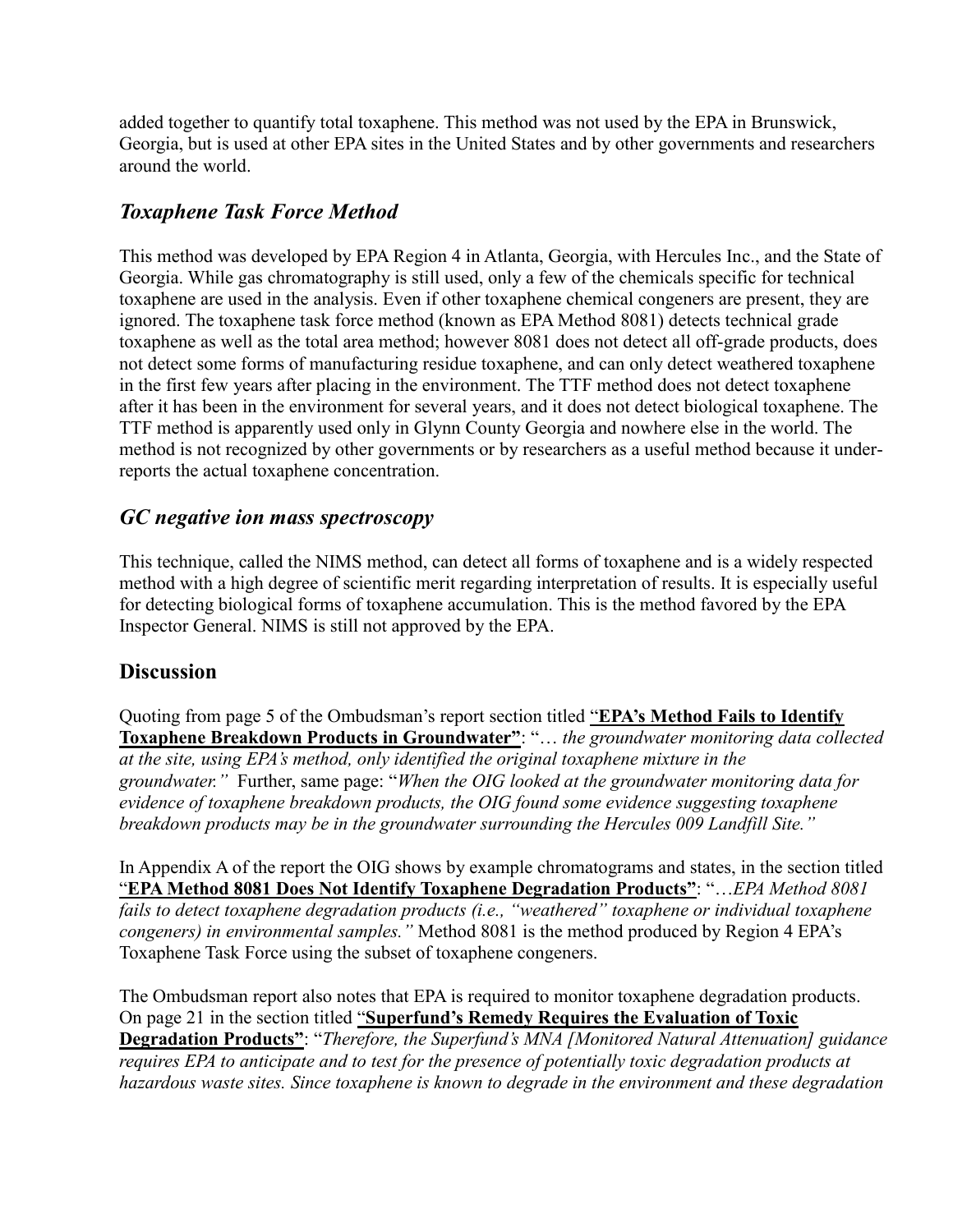*products are thought to be toxic, EPA must evaluate the groundwater at the Hercules 009 Landfill site for toxaphene's degradation products…"*

The Ombudsman report noted other problems with the conduct of sampling by the EPA in Brunswick. An addendum to the report discussed potential problems with the cleanup of environmental samples using sulfur, and a second problem with heat settings on the instrument. Sulfur can interfere with the analysis, some instrument temperature settings fail to detect toxaphene. In combination with the inability of methods used by EPA to quantify weathered toxaphene, the potential biases of the cleanup and column temperature means that much of the data used by EPA to design and verify Superfund cleanups are doubtful.

The Report also cites comprehensive toxicology and body burden studies on toxaphene congeners conducted at a variety of laboratories. Notable among these is the MATT study (Investigation into the Monitoring, Analysis and Toxicity of Toxaphene in Marine Foodstuffs, 2000) describing the bioaccumulation of specific toxaphene environmental end-products in commercial fish species. EPA Region 4 should have been aware of these studies—it is their responsibility to follow the scientific literature. Region 4 should have responded to the growing body of literature regarding toxaphene years ago. In addition to criticizing toxaphene analysis the OIG report also faults EPA on lack of timely reporting, failure to make key decisions, and notes unacceptable modifications to "independent" third-party reviews before release to the public.

## **Concluding Remarks**

For more than a decade EPA Region 4 used the toxaphene task force method (EPA Method 8081) in Glynn County despite research showing the method does not give valid data on environmental toxaphene. At this point it is not clear if cleanups at the 009 landfill and Terry Creek Outfall meet the legal remediation goals. It is not clear because EPA has used an unreliable method that cannot measure the types of toxaphene found in water and soil.

It is fair to say much of the data on toxaphene occurrence and exposure is "inconclusive" for samples taken in Brunswick and tested by method 8081. Not all of the thousands of samples examined so far are in error—obviously many observed both technical toxaphene and some forms of weathered toxaphene. However, virtually all of the groundwater and soil samples need retesting to verify the presence or absence of weathered toxaphene.

EPA is proposing developing new methods using the NIMS method advocated by the Inspector General. While there may be some debate over methods, one thing is crystal clear: EPA Region 4 should not be the agency to produce and validate any new toxaphene method. The Atlanta, Georgia EPA office is far too biased to be trusted with developing toxaphene methods.

Written by R. Kevin Pegg, Ph.D.; edited by Dr. Mary S. Saunders. Copies of the newsletter are available from the GEC, at the Glynn County library, or at **[www.enviro-issues.net](http://www.enviro-issues.net/#_blank)** on the Internet.

#### **HERCULES LANDFILL SUPERFUND SITE TECHNICAL ASSISTANCE REPORT**

"This project has been funded wholly or partly by the U.S. Environmental Protection Agency under